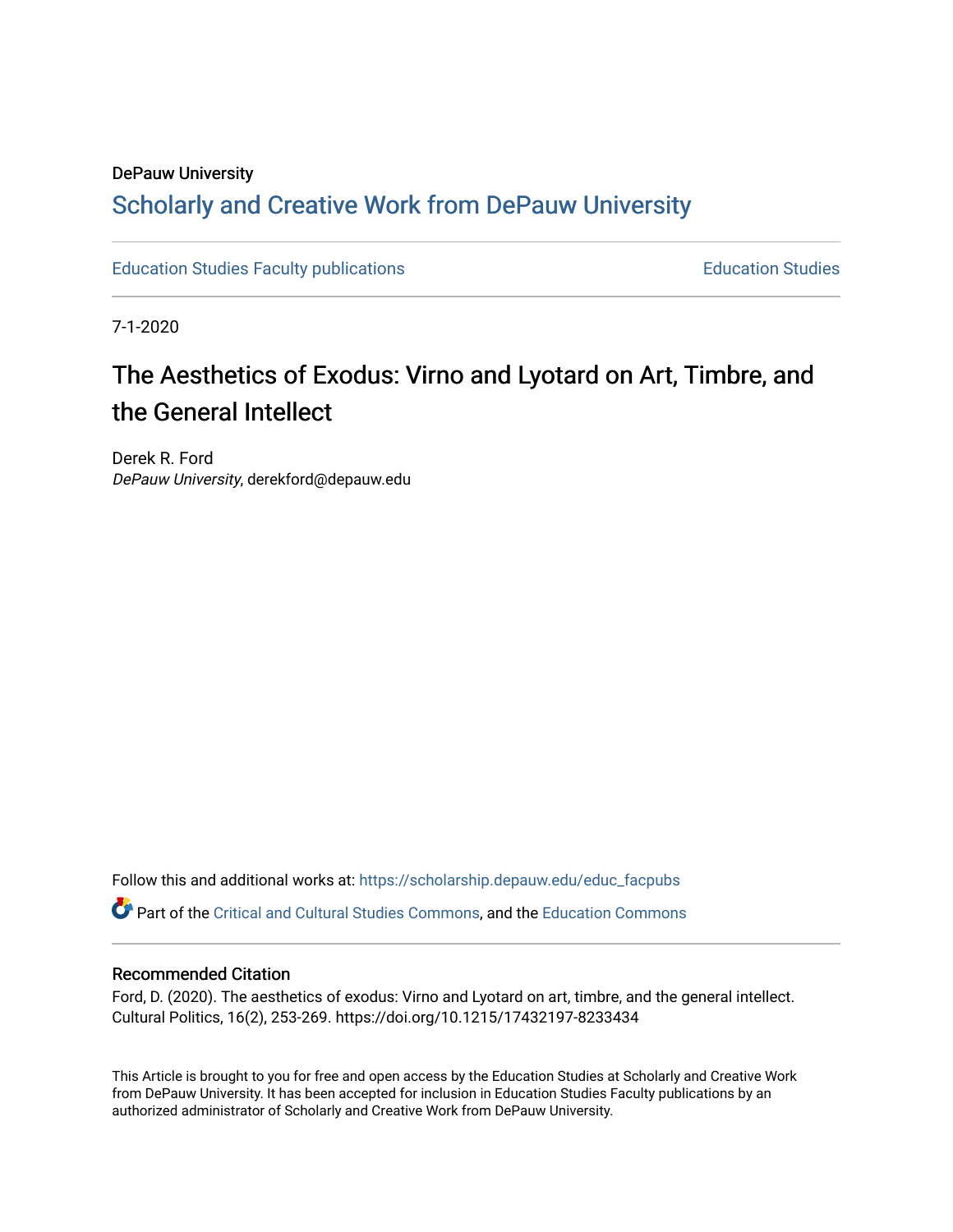## **The aesthetics of exodus: Virno and Lyotard on art, timbre, and the general intellect**

BIOGRAPHY: Derek R. Ford is an assistant professor of education studies at DePauw University. He studies pedagogy and contemporary politics, and has written and edited nine books, including *Politics and Pedagogy in the "Post-Truth" Era* (2019). He is an organizer with the Answer Coalition and editor of LiberationSchool.org.

ABSRACT: While the general intellect continues to provide a rich resource for understanding post-Fordism and for theorizing resistance, there remains a neglected aesthetic dimension to the general intellect and the role that art can play in resistance based on it. This article develops the general intellect along these lines by drawing on two theorists who are rarely thought together: Paolo Virno and Jean-François Lyotard. The article begins by introducing the general intellect and Virno's reconceptualization of it as the *general* or *generic* intellect. It then introduces a relationship between art and the general intellect by reading Virno's theory of language, speech, and communication. From here, it goes to his theory of exodus, which is then read back through his linguistic theory in order to draw out the key role that subjective defection plays in the project. Although Virno doesn't spend much time on art, I use this as an entry point to move to Lyotard's writings on music and art, where I flesh out an aesthetic dimension to the general intellect and the project of exodus. I focus on the artistic gesture (the "art" in/of the artwork) and especially timbre as witnesses and eruptions of the potentiality of the general intellect that can never be properly actualized. By analyzing timbre as a fugitive force that desubjectifies those gathered around music, I argue that it provides an example of the opening necessary for the subjective defection that inaugurates exodus. In this way, the aesthetic dimension added to the general intellect is the generic capacity to be affected and disindividuated.

# **Introduction**

Political praxis arises out of, as it responds to and intervenes in, the actual coordinates of contemporary modes of production. For many left theorists today, the hegemonic mode of production is post-Fordism, which emerged in response to the overlapping crises of global capitalism manifested in the most industrialized countries in the 1960s and 1970s. The crisis entailed both accumulation obstacles internal to capitalism and the national liberation and socialist struggles across the globe, and capital responded to it in several ways, including spatial reorganization, flexibilization, and an intensification and extension of sites for accumulation, extending from the factory to society in general. One of the key resources to understand and respond to this configuration of capital continues to be Marx's concept of the general intellect, as it anticipated in many ways the increasing role that knowledge plays in processes of production, accumulation, and life.

This article develops work on the general intellect in post-Fordist production by focusing on its relationship to art and aesthetics, and the role it can play in resistance through exodus. To do this, I draw on two theorists who are rarely thought together: Paolo Virno and Jean-François Lyotard. The turn to Virno is more linear, as he is one of the most prominent autonomous/post-workerist intellectuals of the day whose work has substantially expanded the general intellect in key ways, identifying how the general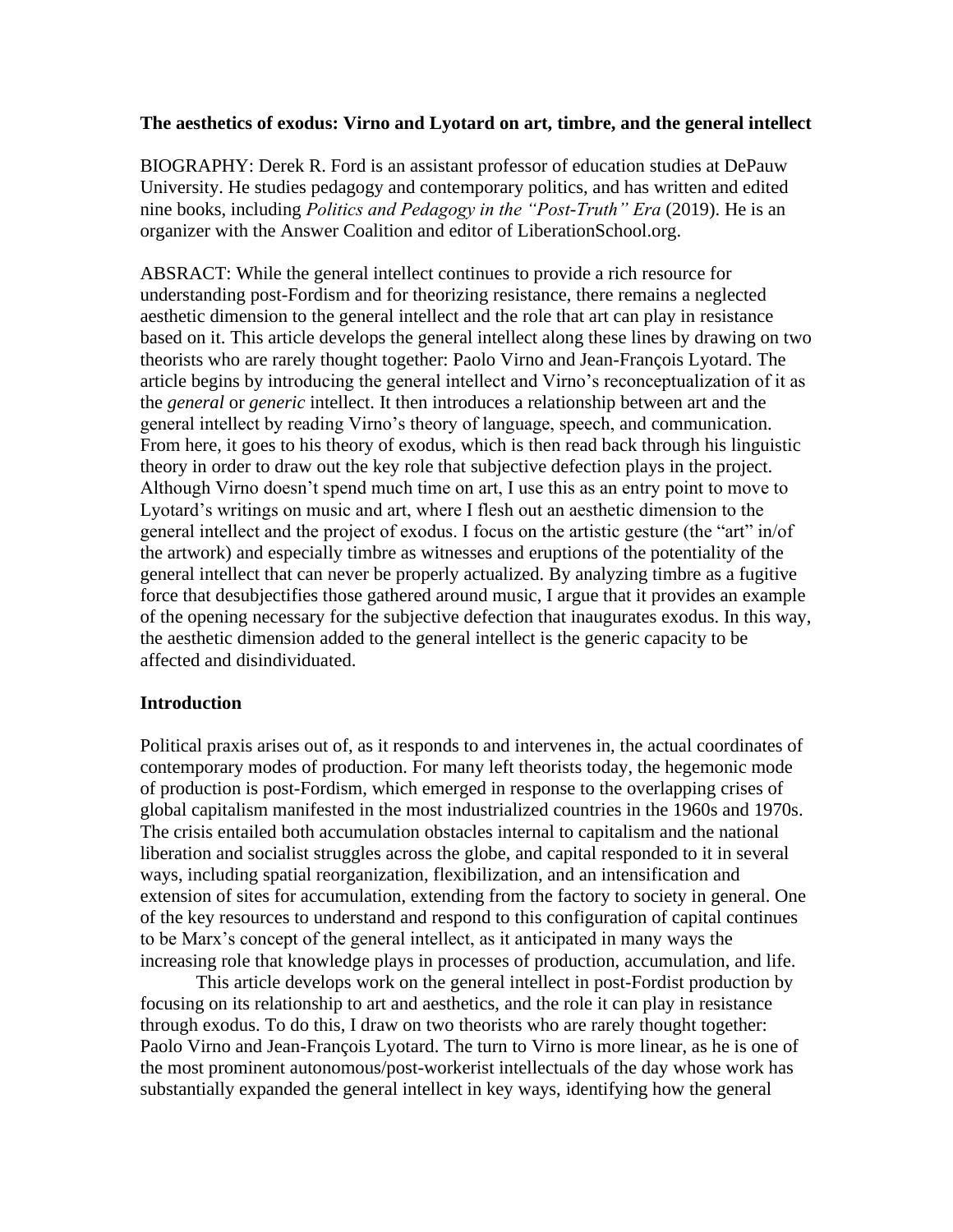intellect is a common both for capitalist expropriation and communist resistance. The move to Lyotard is more unorthodox, as Lyotard is generally positioned as antagonistic to marxism and the communist project. Yet as I show below, his critique of capitalism explains a good deal about our post-Fordist regime, and his work on art and music provide rich resources for thinking about the aesthetics of resistance under the regime. While I'm interested in the differences in their theorizations, the main point in this coreading is to build on Virno's conception of the general intellect by adding an aesthetic dimension to it and showing how art provides an opening for the project of exodus.

The article begins with a brief reading of Marx's "fragment on machines," where he introduces the general intellect, and then moves to Virno's reconceptualization, which is significant in that it fully emphasizes the *generality* of the general intellect. Virno, in other words, makes the general intellect indeterminate, such that it's not composed of particular knowledges and thoughts but the potentiality for them. I then introduce a relationship between art and the general intellect by reading Virno's theory of language, speech, and communication. From here, I introduce his theory of exodus, which I then read back through his linguistic theory in order to draw out the key role that subjective defection plays in the project. Although Virno only mentions performance art as an entry point to discuss the general linguistic faculty (thereby equating art and language), I interpret this to mean that art potentially represents a general relation to the general intellect. At this point, I move to Lyotard's writings on music and art in order to flesh out an aesthetic dimension to the general intellect and the project of exodus. I focus on the artistic gesture (the "art" in/of the artwork) and especially timbre as witnesses and eruptions of the potentiality of the general intellect that can never be fully actualized. By analyzing timbre as a fugitive force that desubjectifies those gathered around music, I argue that it provides an example of opening to the disindividuation required for exodus. I conclude by drawing these elements together in an argument for engaging exodus as children and for childhood.

#### **From the general intellect to the intellect in general**

Virno's conception of post-Fordism emerges most directly from his analysis of Marx's general intellect, a concept that organizes a section of the sixth and seventh notebooks of the *Grundrisse* (1993). Collectively and posthumously known as the "fragment on machines," in these 10 or so pages Marx theorizes some of the contradictory aspects of changes in the organic composition of capital (specifically the relationship between living labor and machinery). The basic thrust is that, to increase its productive capacity capitalism depends on the development of knowledge, which it congeals into fixed capital. Together with living labor, capital becomes one large machine system that, "set in motion by automation, a moving power that moves itself; this automation consisting of numerous mechanical and intellectual organs, so that the workers themselves are cast merely as conscious linkages" (1993: 692). Rather than workers deploying skill and knowledge to transform raw materials with tools, under this new configuration agency is shifted to the system as a whole, such that the workers are only relay points in the production process, which is progressively dominated by machinery: "In so far as machinery develops with the accumulation of society's science, of productive force generally, general social labour presents itself not in labour but in capital. The productive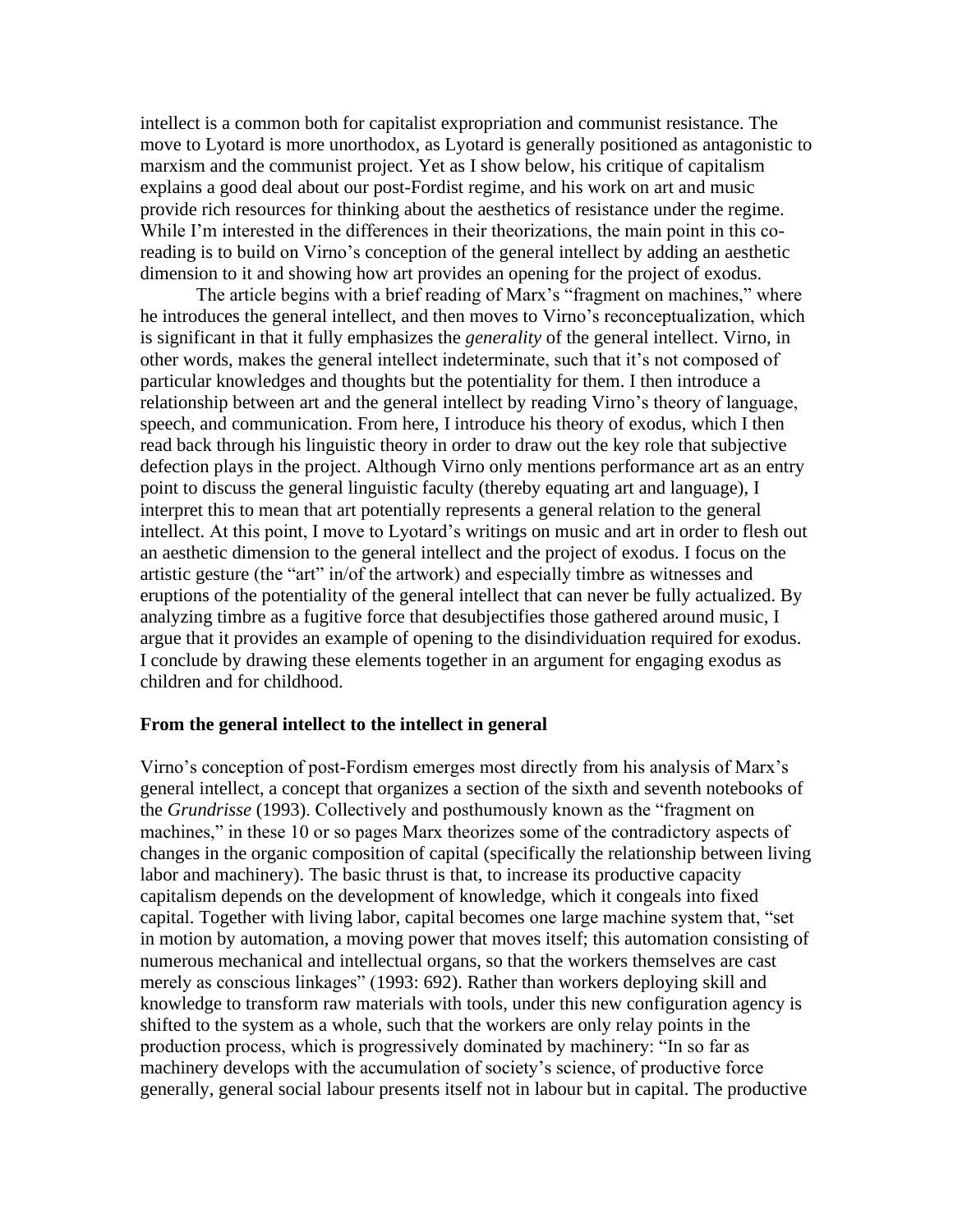force of society is measured in *fixed capital*, exists there in its objective form" (694). Workers no longer run machines; machines run workers.

The development of capitalism is the progressive subsumption of "the general productive forces of the social brain" (694) to the extent that they appear as capacities of machines (and capital) rather than workers. Machines are, Marx says here, "the power of knowledge, objectified" (706). The more the productivity of machinery grows, the greater "degree general social knowledge has become a *direct force of production*," and, consequently, the more "the conditions of the process of social life itself have come under the control of the general intellect and been transformed in accordance with it" (706). As the organic composition of capital shifts toward fixed capital, the general rate of productivity depends less on socially-necessary labor-time and more on the general social brain; it's not "the direct labour time spent" in production but "the general state of science" that's the foundation of wealth (705). As production relies more on the intellect in general, it relies less on exchange-value and the exploitation of individual labor-time. Thus, we have "the material conditions to blow this foundation sky high" (706). Rising productivity *could* reduce necessary labor-time and increase time for "artistic, scientific, etc." development of the individuals in the time set free, and with the means created, for all of them" (706). The general intellect's command over production enhances the material conditions for communism, although conditions are not guarantees, as the contemporary reader will intuitively understand.

The anthropological and philosophical character of the general intellect and its relation to production today provides the pivot around which Virno's thought turns. It undergirds both his conception of post-Fordism and his theory of communist praxis, exodus. By threading together Virno's linguistic theory with his political theory, I make explicit his conception of art as entailing the central mode of being and labor in post-Fordism, and therefore as a potential but undeveloped figure of resistance for exodus.

For Virno, post-Fordism is the total empirical realization of the tendency Marx articulated in the fragment on machines in that today the general intellect provides a primary motor for capital. There are, however, two important caveats with this accomplishment. The first is quite obvious: the realization of the fragment happened without any liberatory bend. The second is theoretically more significant and takes the form of a criticism of Marx: his formulation "neglects the way in which the general intellect manifests itself as living labour" (Virno 2007: 5). Marx located the general intellect with fixed capital—specifically machinery—instead of living workers.<sup>1</sup> The objectification of the general intellect in machinery, technologies, and other elements of fixed capital is surely significant, but an exclusive focus on this limits our ability to grasp the specific characteristics of labor, accumulation, and life under post-Fordism, and therefore the existing resources and strategies of resistance.

Out of the different ways capital reconfigured itself in response to the overlapping crises of global capitalism, as they manifested in the most industrialized countries in the 1960s and 1970s, Virno focuses on how capital absorbed and redeployed the elements that opposed it. The way in which capital accomplished this is, according to Virno, a "masterpiece," as capital mobilized the "exit from the factories, indifference to steady employment, familiarity with learning and communication networks" for its own ends (Virno 2004: 99). Post-Fordism, in other words, integrates precarity, instability, and the desire for cooperation and education into its operation. The working life isn't a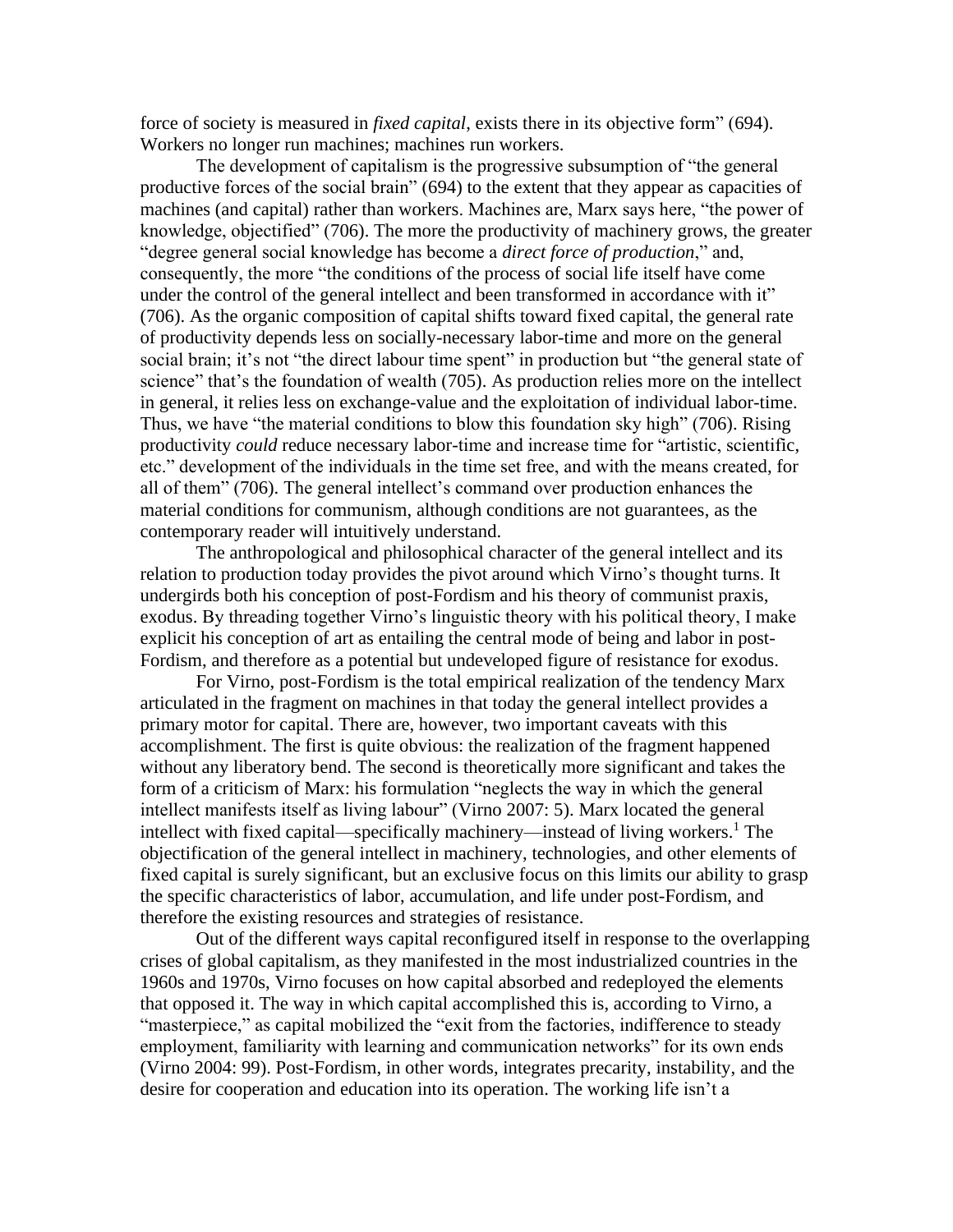continuous life but one constantly interrupted, subjected to periods of latency, and redirected. Instead of one or a successive series of relatively stable and long-term jobs within the same general field, one has multiple (often overlapping) temporary or shortterm and flexible jobs that take place across different sectors. The form of life corresponding to this is one that's engaged in endless learning and reorientation to different and shifting rules, norms, values, and so on. Yet what is sacrificed in every case is pure potentiality and indeterminacy, as periods of latency are immediately periods of training to actualize another potential.

At this point we arrive at Virno's reconception of the general intellect: While the general intellect is composed of *particular* knowledges, ideas, capacities, inclinations, and so on, Virno puts his emphasis on the *generality* of the general intellect. The *particular* manifestations of the general intellect, that is, are less important than the *general* capacities of the intellect. Rather than designating "the aggregate of the knowledge acquired by the species," the concept indicates "the *faculty* of thinking; potential as such, not its countless particular realizations" (66). The resources of the general intellect include "the faculty of language, the disposition to learn, memory, the capacity to abstract and relate, and the inclination towards self-reflexivity" (Virno 2007: 6). It is not that these faculties were totally absent in Fordism, of course, but rather that they were mobilized in their specificity as opposed to their generality. That is to say, labor under post-Fordism isn't developed in a unidirectional manner (wherein the worker is trained for one job or career) or even in a multidimensional manner (wherein the worker is trained for several jobs or careers); rather, what matters in the production of labor is labor as potential. However, it is a potential that is only valorized through its actualizations.

#### **Performance art and language under post-Fordism**

The general intellect most clearly attaches itself to living labor under post-Fordist production through the paradigmatic role of language and communication, which serve as resources with which to constantly re-engage the potentiality of the general intellect. As such, the communications industry replaces the machine factory to assume the hegemonic role of production under post-Fordism. That an industry is hegemonic under a particular constellation of a mode of production means simply that it "produces machinery and other instruments to be used in the most varied sectors of production" (Virno 2004: 61). Insofar as the determining aspect of the general intellect is its generality, today the communications industry provides the means of production for industry in general, as it produces communicative schemas, systems, and styles that are dispersed to other industries. While the communication industry provides these models and methods, these are the subject of continual renewal and reinvention. Capitalism depends on workers' ability to acquire these models and methods over and over again, as well as to adapt them to different industries; hence, it mobilizes their *general potential* for communication.

Not only is the communication industry hegemonic in terms of the means of production, but, because these means of production are inseparable from the body and life of the worker, it also provides the hegemonic figure of the laborer. In particular, the performance artist is the paradigmatic form of labor-power for Virno. This is principally because of the *virtuosity* of performance art, of which there are two interrelated aspects.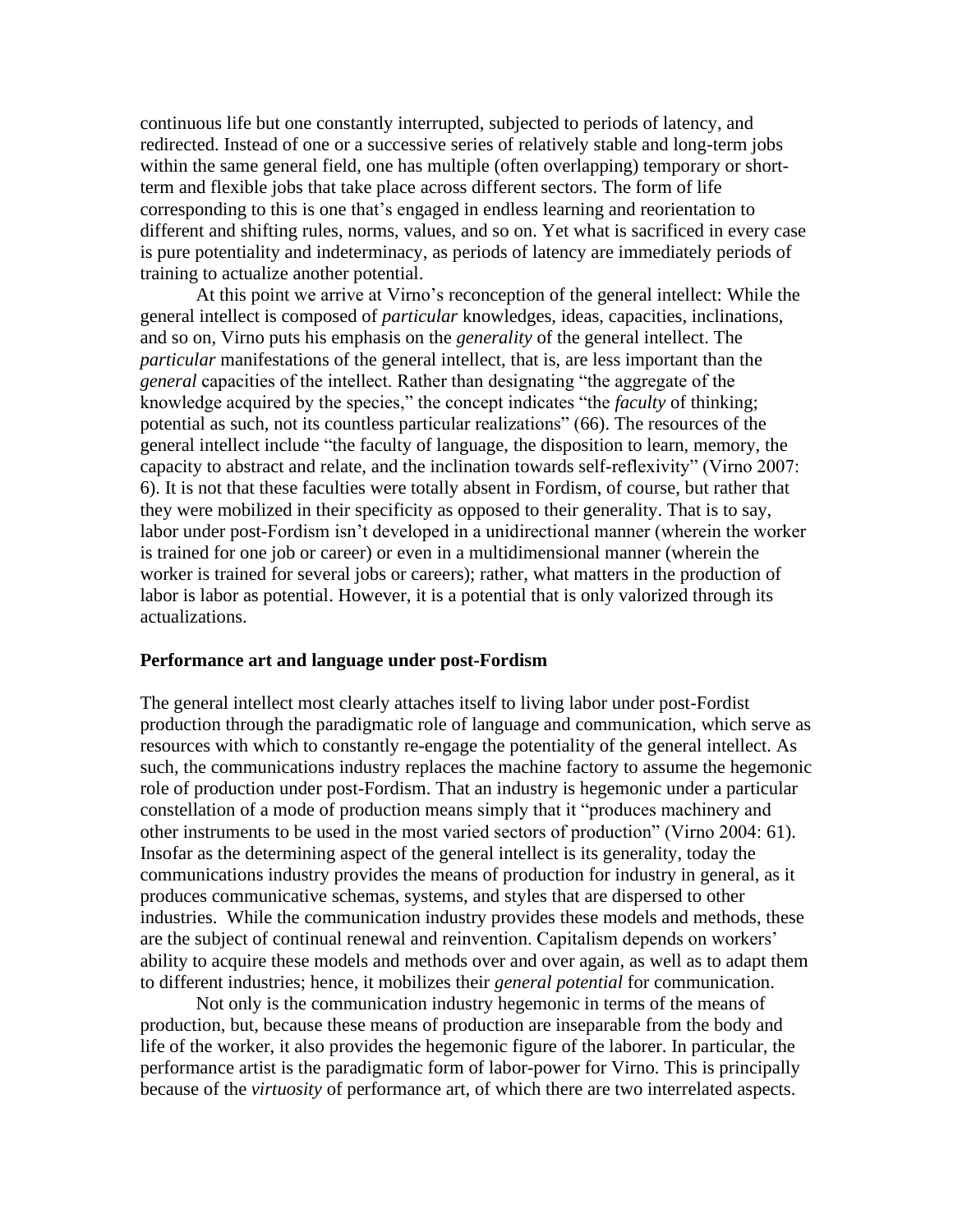The first is virtuosity's absence of an exterior goal or product. The performance artist produces an ephemeral and singular happening. "At the end of the play, or of the concert," Virno writes, "nothing remains. The pianist or the actor performs an *activity without Work*. Or, if you prefer, the purpose of their activity coincides entirely with its own execution" (Virno 2015: p. 22). There's no identifiable or alienable commodity separable from the act of production that drives the production process. As a consequence—and this is the second defining aspect—the performance artist requires an audience or a public, without which the performance can't be said to have taken place at all. The fugitive labor of performance art requires an exposure before others. Along these lines, performance art takes on the characteristics of political action and becomes a form of praxis, rather than episteme or poiesis.<sup>2</sup>

The particular praxis of the performance artist is the general form of labor under post-Fordism. "Each one of us is, and has always been, a virtuoso," Virno tells us: "In fact, the fundamental model of virtuosity, the experience which is the base of the concept, is *the activity of the speaker*. This is not the activity of a knowledgeable and erudite locutor, but of *any* locutor" (Virno 2004: 55). Here, through the link with language, we approach the anthropological aspect of the general intellect. Virno begins with Saussure's comparison of language to a symphony to establish the link: "If language is a symphony, the speaker shares the same characteristics as the performing artist. Being contingent and singular, each *speech act* boils down to a virtuoso performance. It does not create an independent object and therefore implies the presence of others" (Virno 2015: 24). This is not to say that the speaker doesn't have extra-linguistic goals, because we of course utilize language to achieve things outside of language. Yet even these extralinguistic goals are still "achieved *through* language" and "are only conceivable, as such, *on the basis* of language; this is why they are nonetheless the goals *of* language" (25).

Concerned less with particular historical languages (which are only particular manifestations of the general intellect), Virno moves to the linguistic faculty in general. Through this move, we see the relationship between the potentiality of the general intellect and its particular actualizations, for both historical languages and the linguistic faculty are each "fundamental" and "symbiotic but distinctive" aspects of each utterance: First there is "*what we say*, the semantic content expressed by the enunciation thanks to certain phonetic, lexical and syntactic characters," and second there is "*the fact of speaking*, the decision to break the silence, the act of enunciating as such, the speaker's exposure to the eyes of others" (43). The first aspect is a particular actualization, while the second is the pure potentiality of speech. While there are indeed moments when the pure potentiality of speech is brought to the foreground (like small talk), there is one instance when both the content and fact of speech coincide perfectly: "I speak." With "I speak," the content of the enunciation is the act of the enunciation; the particular actualization and the general potential occur simultaneously. In this way, it serves as an *absolute performative* and provides the form for all speech acts that signal the potentiality rather than the actuality of speech.

Because "I speak" is the unity of the actual and potential, it crystallizes the role of the general intellect as the inexhaustible resource of post-Fordist production. The "I speak" serves as the virtuoso's indeterminate script or score in that it makes any particular determination possible but not exhaustible. To put it differently, because post-Fordism is a kind of stable instability, in which precarity, flexibility, and rapid transitions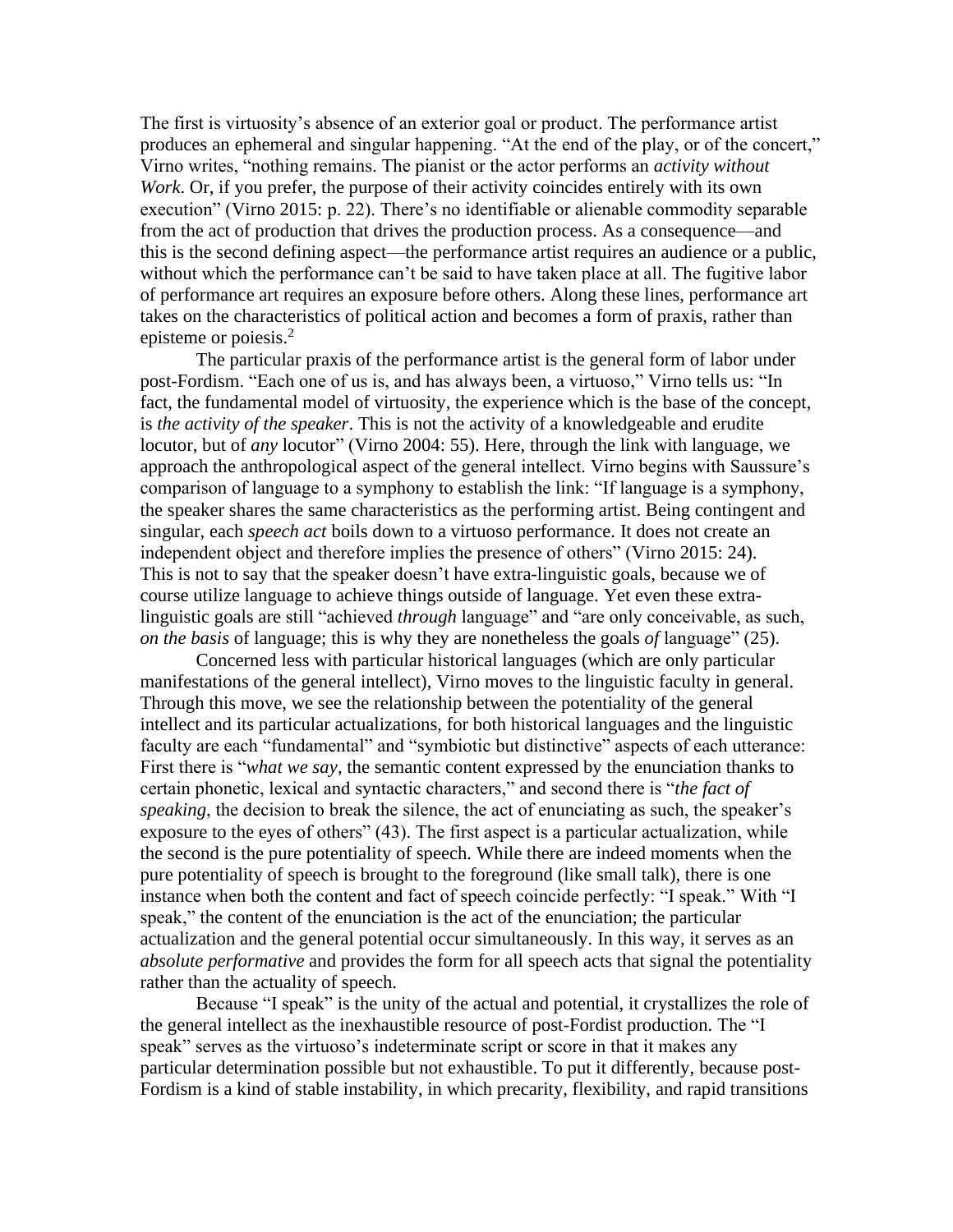are the norm, what matters is not a training in a kind of speaking and acting but a training in the indeterminate potential to speak and act. "Forms of life" under post-Fordism don't "hide the disorientation and the instability of the human animal but, on the contrary, they push the to their extreme and systematically valorize them. Our amorphous potentiality, that is, the persistence of infantile traits… pervades every aspect of even the most banal *routine*" (204). Never before have the demands and contours of the capitalist economy shifted with such frequency and rapidity. This is confirmed in the dominating discourse of the learning society and the prevalence of continuing education, adult learning, and lifelong learning. We are never done learning because we are never done re-training and re-skilling ourselves.<sup>3</sup>

With an endlessly shifting economic landscape, we are all perpetual learners who must continually be re-educated to continue meeting the demands of the post-Fordist economy. In essence, then, what the post-Fordist mode of production puts to work is the generic indeterminacy and potentiality of life itself. Training for work isn't the development of specific competencies that would then scale up into an aggregate—in which particular manifestations of the general intellect of intellect scale up into the general intellect—but a certain kind of exposure to potentiality—in which particular manifestations of a particular intellect derive from the infinite wellspring of the general intellect. Capital, of course, doesn't *produce* the general intellect, but actualizes it repeatedly. Capital puts to work "not only the instability of our species, but also its related need for uninterrupted learning" (197). To put it differently, training involves exposure to flexibility, uncertainty, and change. Thus, from the perspective of capital, when the worker's job is replaced through automation, the worker immediately re-enters the training grounds as they look for work and try to make ends meet on a daily basis. The workplace and the school are no longer privileged sites for preparation for the working life, but rather the entirety of the social field (and here, again, we can see why this has important implications for value). Society as an evolving totality produces the general intellect, which in turn serves as an unmarked script for the virtuoso proletariat that capital puts to use. Whereas under Fordism the university prepared the student for a career, the university now prepares the student to continue learning; or, alternatively, whereas Fordist schools produced workers, post-Fordist schools produce learners.

#### **The general intellect, exodus, and subjectivity**

At the same time as the general intellect is the infinite generic resource for exploitation under post-Fordism for Virno, it also serves as a pathway of transition from capitalism to communism. This possibility depends on two conditions. The first condition is if the general intellect's "bond to the production of commodities and wage-labour is rescinded," while the second is that we create "a public sphere outside the state and... a political community that hinges on the general intellect" (2007: 8). We have to delink the general intellect form capitalist production while at the same time forging a new common around and through it. For Virno, this dual project takes place through exodus from capital and the state. This is a path that the Left, to its own detriment, hasn't yet taken into account, having embraced the (conceptual) border—which is "stable and fixed"—instead of the (conceptual) frontier—which "is an indefinite area in which to proceed" (2005a: 20).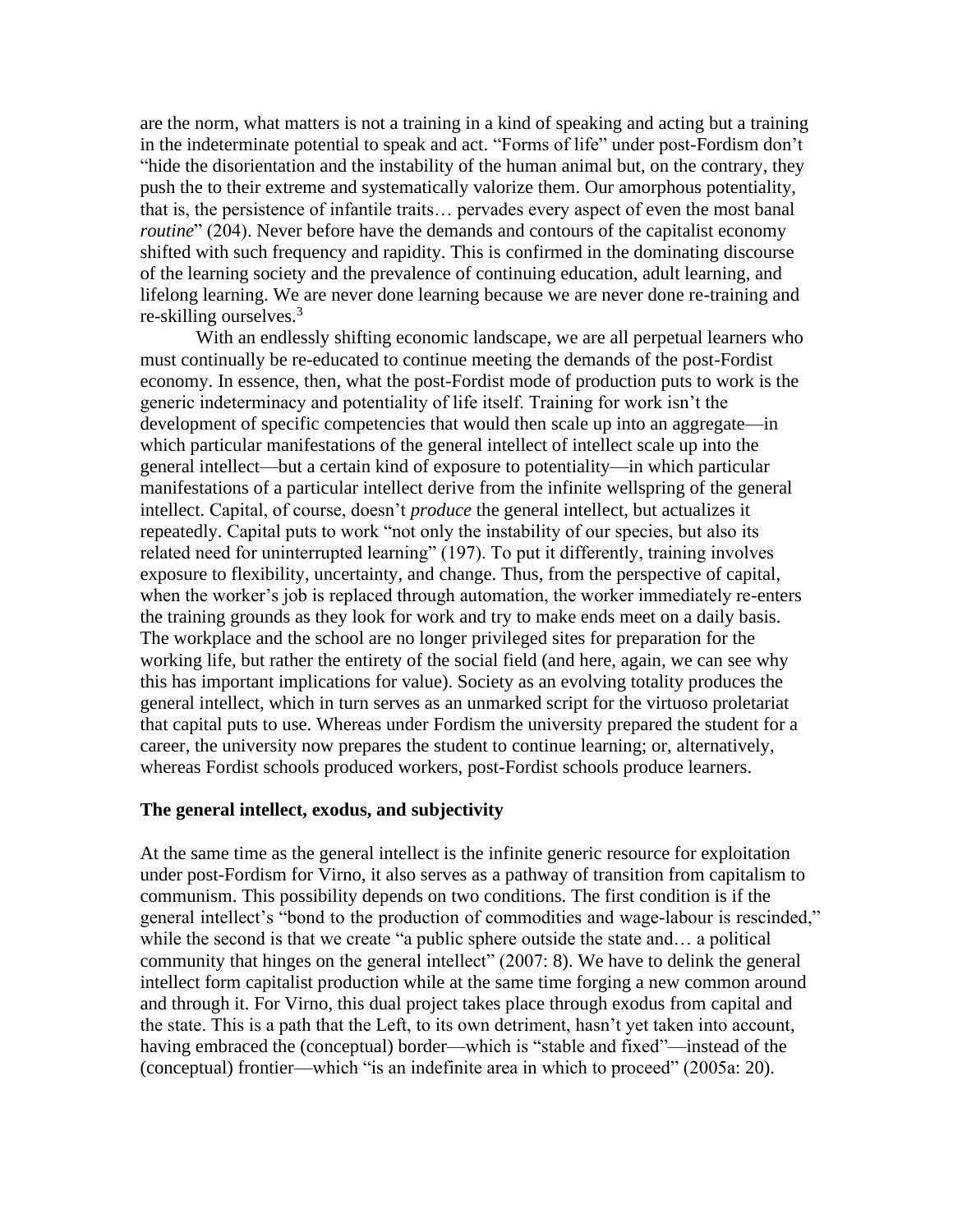Although exodus has the same score as post-Fordism (the excessive potentiality of the general intellect) through it we mobilize and express this surplus antagonistically. One way to do this, I suggest, is by mobilizing potentiality that's freed from the demand to immediately actualize. Exodus isn't a path of development beyond but rather an innovative and affirmative withdrawal from post-Fordism through the production of new forms of belonging. That is, instead of a march past the limits of capital it's an internal reconfiguration and disabling of capital. What I want to do now is articulate some of the central themes of exodus, and then, by returning to "I speak," to introduce the importance of desubjectification as a breach that makes exodus possible because it returns us to the generic indeterminacy of the general intellect.

Exodus begins from contemporary conditions, constraints and all. Yet rather than oppose, protest, or negate these constraints, through the movement of defection it reworks and reshapes them. The former set of options accepts the present "as an irremovable horizon" and "deals with the problem by choosing one or another of the alternative solutions already on offer," but defection "changes the context within which a problem arises" and "changes the rules of the game and disorients the enemy" (Virno 1996b: 199). As an example, he offers the defections from factory life in 1970s Italy, because the factory exits refused to accept factory life or strike to improve it, and instead created a new form of life. The soviets give institutional form to defection and antagonize the state, emptying out the power of the state as the soviets incorporate its operations, from wealth distribution and education to urban planning and media: "the Soviets elaborate actions that are paradigmatic and capable of blossoming into new combinations of knowledge, ethical propensities, technologies, and desires" (203). The soviets give the general intellect a common space outside of the state. That the soviets are *paradigmatic* means they operate not through transposition but through the example: "The example is not the empirical application of a universal concept, but it has the singularity and the qualitative completeness that, normally, when we speak of the 'life of the mind,' we attribute to an *idea*" (203-204). Reproducing through the example is what is supposed to prevent the soviets from congealing and unifying into a state.

Key to exodus is a different approach to the general intellect as it relates to potentiality and subjectivity. We can see this difference by returning to "I speak" and focusing on its role in individuation. As an absolute performative, "I speak" does nothing except communicate the ability to communicate; it's a particular utterance that happens in a certain moment but expresses the universal generic basis of utterance. This, Virno says,

is appropriate—and actually desirable—every time our lived experience is forced to retrace the essential steps of our becoming human. That is, every time that a danger, a doubt, a possible confusion can be dispelled only be reenacting, within the specific forms of human life, the travails of *anthropogenesis*. (60)

When the child begins to speak, they initiate the absolute performative through different expressions of repetition, fabulation, and announcement. Whereas developmental psychology focuses on the content of these repetitions—which they call "egocentric," Virno argues that their enactments as the absolute performative are what really matter. Whereas Vygotsky held that egocentric language dissipated into the adult's internal linguistic acts, in which words are thought by not enunciated, Virno argues that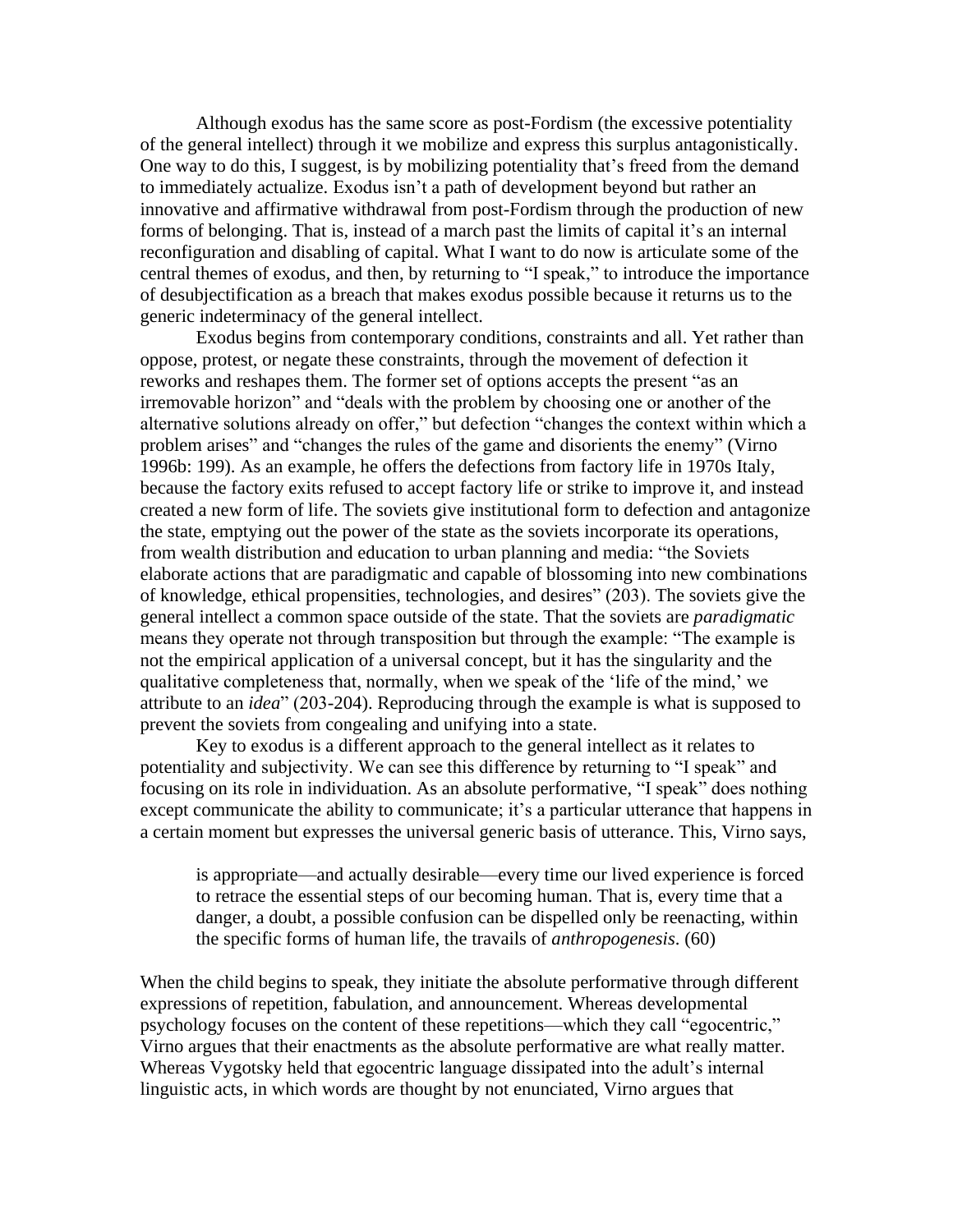egocentric language routinely reappears in adult life. This happens when the grown human utters sentences or fragments to themselves, such as "What did I come into this room for?" "All right, keep going" or "Take it easy." These examples take the "implicit" form of "I speak" in that "their ultimate meaning is 'to say: "I say"'" (72). What this shows is that the "I" is not a presupposition and that the process of becoming an "I" isn't linear or final. Instead, the "I" is the *result* of an individuation, a process that repeatedly occurs. In other words, the common pre-exists the singular, as the subject continually reemerges from the generic or universal.

When I express myself, I only do so because of my access to the generic linguistic faculty. The individual is ultimately a particular actualization of the potentiality of the general intellect, which is "a One which, far from being something conclusive, might be thought of as the base which authorizes differentiation" (Virno 2004: 25). This inverts the relationship between the singular and the common, or the individual and the public. From the perspective of the state, the individual is the beginning of sociality or of public, common existence. The state's role is, as a result, to produce a public sphere by uniting different individuals through representation. We could thus view exodus as beginning with a subjective defection from the state, a disindividuation that doesn't reject the individual by asserting a common, but that reconfigures the landscape of being. The subjective project of exodus takes the dominant conception of individuality and undermines it by opening it to a relation with the generic. The soviets, then, are bodies that allow and facilitate the recursive movement of disindividuation and individuation through the general intellect.

#### **Potentiality in Virno's post-Fordism and Lyotard's system**

Virno doesn't provide an in-depth treatment of art and aesthetics, as he moves quickly and almost abruptly from the virtuosity of the performance artist to that of the speaker. On my reading, this move isn't so much an eschewing of art as it is another move from the specific to the general that shows that performance art isn't a discrete and privileged domain but rather a generic relation to the general intellect. Nonetheless, there remains room for a further exploration of the aesthetic dimensions of the general intellect and the role of art in the project of exodus. It's here that Lyotard's thinking on art can be useful for Virno's project. The move to Lyotard might seem unusual, as Lyotard is often positioned as antagonistic to marxism and the communist project and is therefore written off or, in most cases, altogether ignored. Yet his critique of capitalism (or "the system") explains a good deal about our post-Fordist regime, and a major thread throughout his writings is a concern for that which capitalism represses or seeks to eliminate. Moreover, we could understand the combination of Virno and Lyotard as stemming from Virno's own intellection trajectory. As Pietro Bianchi (2011) notes, Virno stands out in his own tradition as "the most unscrupulous about inserting non-orthodox references" (39).

As we've seen, the net of exploitation and dispossession couldn't be any wider, which is why the communist struggle for Virno is a reconfiguration of space, time, and labor; a combined defensive and offensive struggle of exodus, or the utilization of the surplus of the general intellect that "impedes the transfer" of this surplus into the power of state administration, impedes its configuration as productive resource of the capitalist enterprise" (Virno 2004: 71). Capital's infinite powers of subsumption are revealed most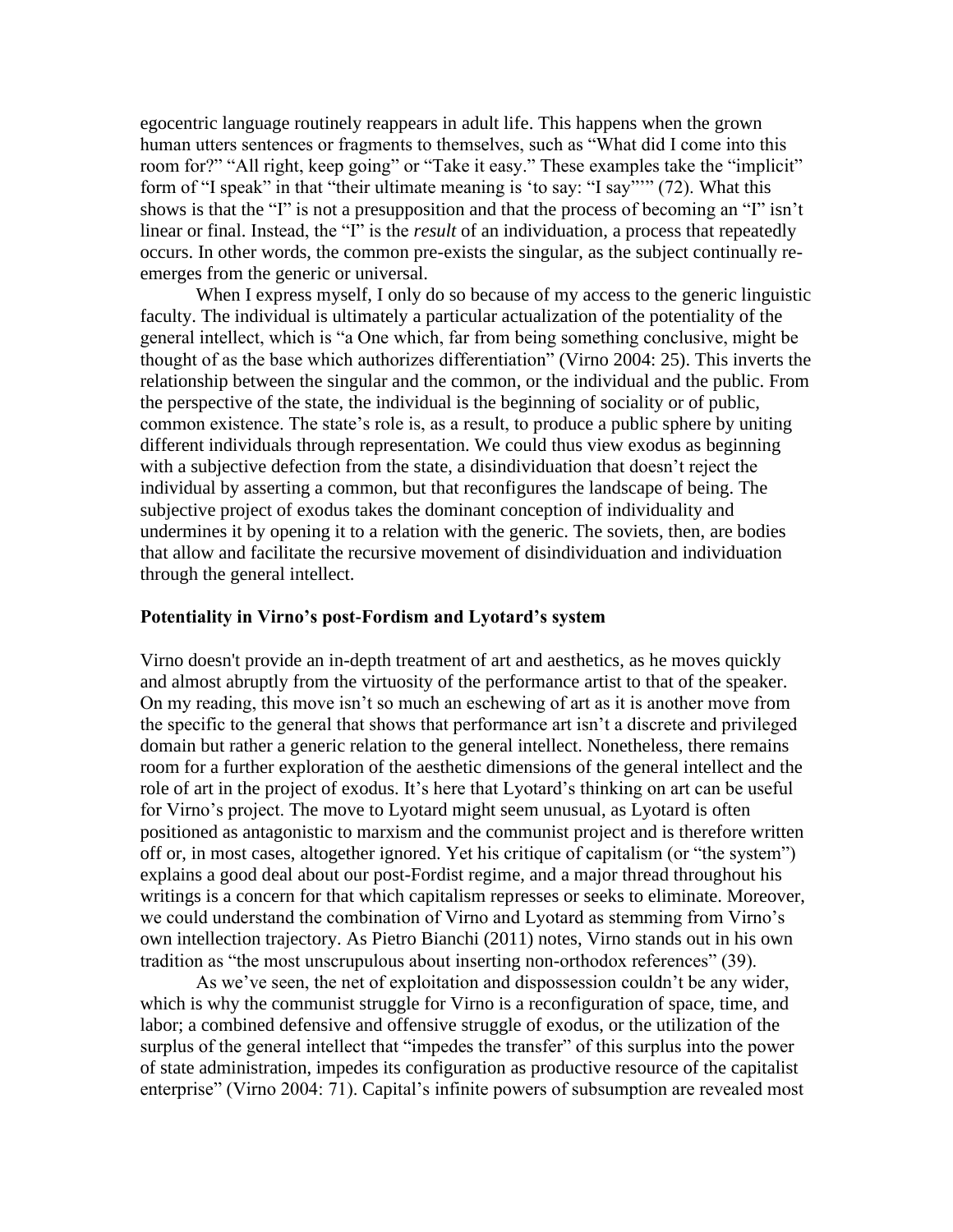succinctly in one of Virno's succinct formulations: "Post-Fordism is the 'communism of capital' (111). Capitalism has taken the demands of communism as new energies to reinvigorate itself. Lyotard's conception of capitalism helps explain this phenomenon, especially in his writings around and in the wake of the collapse and dissolution of the Soviet Union and the Eastern Bloc socialist countries, in which the capitalism proliferated rapidly and frighteningly without any competitor. Contrary to assertions that Lyotard's accepted the inevitability and permanence of capitalism or that his later works are less political than his earlier ones (e.g., Williams, 2000), I maintain that it's in his later works that Lyotard offers some of his most political formulations, ones that the communist project would do well to consider. In the face of an unopposed capitalism, a unipolar imperialism, Lyotard advances formulations, proposals, and speculations that can be engaged as artistic defections from post-Fordism.

Lyotard attributes the victory of capitalism in the Cold War not to any military, economic, or political superiority that vanquishes opposition, but to capitalism's general openness to differences, critiques, and disagreements, all of which serve its primary principle of development. For capitalism *is* development; it "*develops* everything, but this development is not necessarily the progress of freedom. This development complicates the relations between the elements of a system in such a way that the system finds itself performing better" (Lyotard 2009: 38). Through increasing differentiation and complexification, the system's ratio of inputs to outputs is improved; the greater the quantity of differences the better the rate of performativity. Every barrier is only something to overcome, every divergence is something to incorporate. In what sounds like a strikingly Marxist phrasing in a short piece that's critical of Marxism as a political trend and mode of critique, Lyotard writes that "the very obstacles that are opposed to it push the system to become more complex and more open, to promote new enterprises" (1997: 69). Critique, after all, is intended "to pinpoint and denounce every failure of the system with regard to emancipation. But what is remarkable is that the presupposition behind this task is that emancipation is from now on the charge of the system itself, and critiques of whatever nature they may be are demanded by the system in order to carry out this charge more efficiently" (70). The response is not to resign to the system, but to seek out and find those elements and forces that continually escape from and resist the system. Throughout his writings Lyotard figures these in different ways (with dissensus and differend being the most well known). There are things, for Lyotard, that the system can't tolerate because they can't directly enter into its circuits of exchange and development. This isn't to say that they are sufficient for resistance or that the system can't *relate* to them in such a way as to capture their effects. But in order for this to happen, they would have to be transformed and ultimately reduced. To take a familiar example, the differend (the irreducible difference between two parties) can be transformed into a litigation. The system requires this litigation to deal with the differend, but this litigation requires a reduction of the differend, which is *irreducible*. Thus, what Lyotard wants to do is to "reserve" those elements that the system's incessant development "hurries, and crushes:" "the unharmonizable" (Lyotard 1991: 4). This is similar to Virno's take on post-Fordism, which can never capture the *pure potentiality* of the general intellect; it can only force it into different actualizations. In both instances, there is a dialectic of sorts at work, in which an irreducible potentiality can be the source of both exploitation and resistance. Yet where Lyotard wants to "reserve" and "bear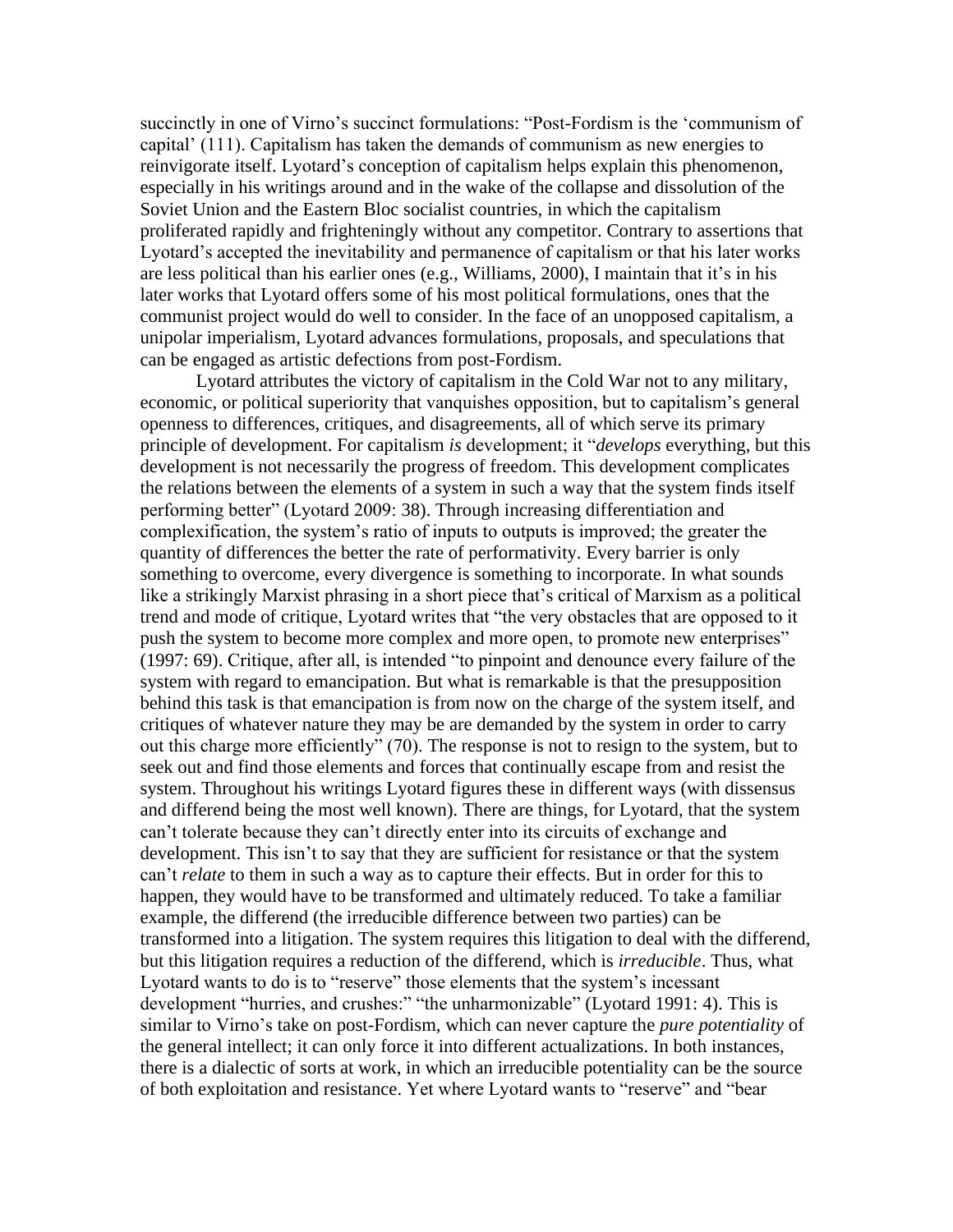witness" to potentiality, Virno wants to both preserve and mobilize it for a committed project of exodus. What I'm after, then, is an appropriation of Lyotard's aesthetics for exodus.

#### **Timbre and gesture as openings for exodus**

In one of his later pieces on music, "Music, Mutic," Lyotard (1997) writes that what is art in or of a work of art resists all categorization or periodization. The works themselves can be placed in any number of contexts—political, economic, historical, geographic, and so on. Even though they can condition their emergence or even explain their "function," none of these contexts can contain or make intelligible the artwork's *art*. This is so because art proper "is always a gesture of space-time-matter, the art of the musical score, a gesture of space-time-sound" (1997: 217). Art, that is, is always a movement—a *gesture*—that points to a beyond of cognition and the individual subject as a sort of passing charge. As a gesture, art is ephemeral, yet the artwork might persist, in which case the ephemerality isn't a singular but a potentially recurring event. Art, as such, not only defies contexts but also form and content—in sum, it defies the actual material. It's not only *performance* art that's virtuous in its fugitivity, but art in general.

From this one might extrapolate that art is a transcendental power that's independent of human being. After all, if the transitory disturbance of art is separable from all concrete manifestations—be they objects or performances—then it could follow that this gesture is its own sovereign ecosystem (its own foundation) or even the foundation of other ecosystems. While understandably enticing, Lyotard cautions against such an extrapolation: "The implication seems suspect, a metaphysical proposition, and pretty hazy. The idea of such an element may have a certain poetic value; it's not clear that the philosopher can grant it any credit whatsoever" (220). This is a fairly consistent caution of Lyotard's that extends beyond his writings on art and aesthetics. Consequently, there is a persistent tension at work in Lyotard, or at work through Lyotard, one that's no less political than it is aesthetic: Art is independent of form and content, and yet it can't but make an appearance through form and content. This is the "defining paradox of art," for Lyotard (2009: 41): it is within and beyond form, within and beyond the body. Even though art is independent of its form, it only comes through some kind of form, no matter how deconstructed it is. In the same way that the enunciation contains within it the specific content and the generic potential to speak, the artwork contains both form and gesture. Lyotard defines the artistic gesture as one "of space-time-matter" to keep it firmly outside of metaphysics.

Musically, sonorous matter is something audible that gives way to the inaudible, something we can and can't hear. This matter is a charge that's not so much form*less* as it is *on the other side* of form. Or, to put it differently and just as difficultly, it's a singular charge that emerges from repetition. Repetition, after all, escapes itself. When we repeat a work of music, we necessarily perform it differently. There are, actually, two different kinds of repetition: determined/determining and "free" (Lyotard disavows the term quickly by noting that it's Kant's). The first kind of repetition "fixes sonorous matter into distinctive properties for acoustic knowledge" and "is guided by an Idea (in the Platonic sense) of a self (the sound) according to its exclusive identity" (Lyotard 1991: 154). The determined/determining repetition is cognitive, absorbing sonorous matter into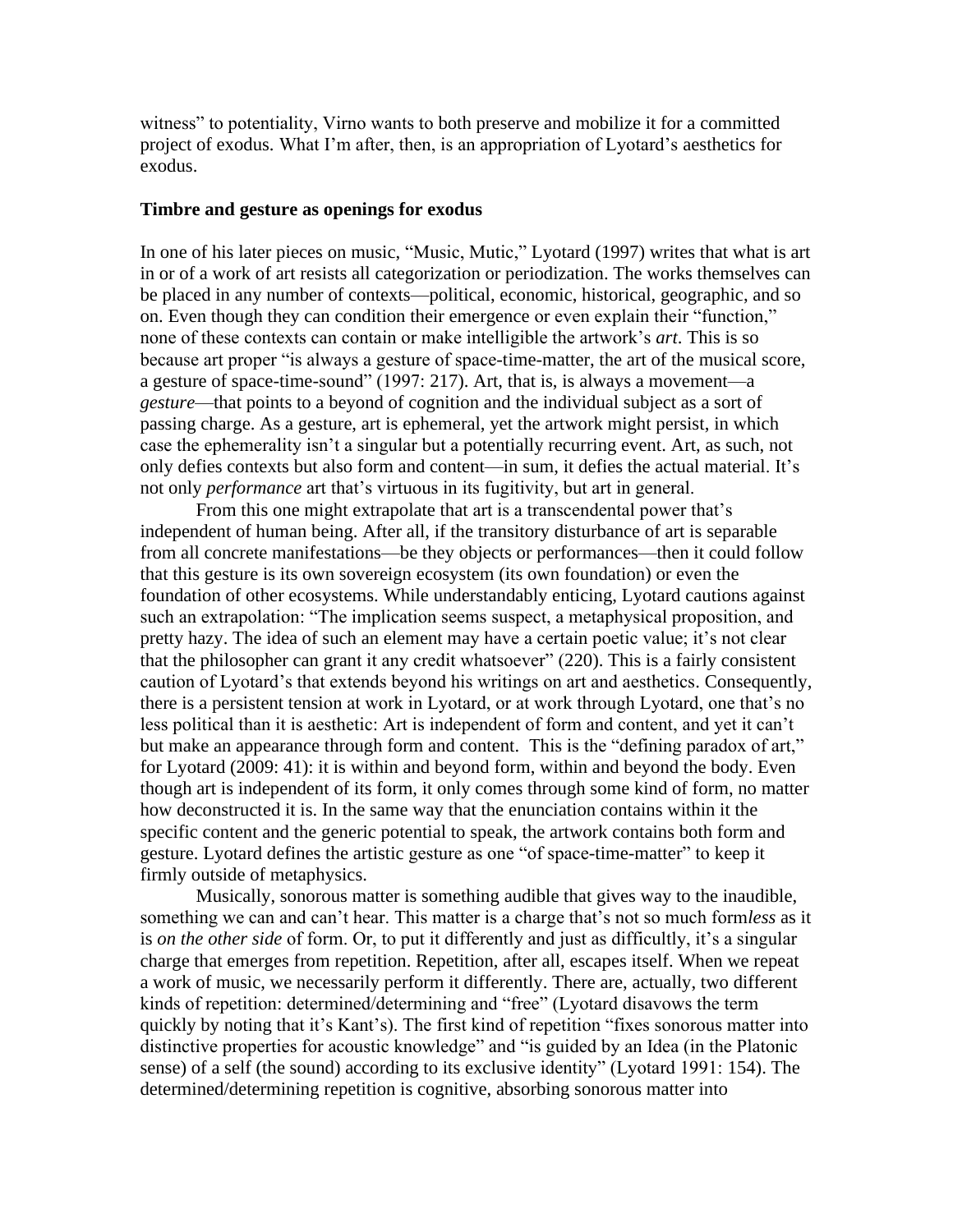information, data, techniques, tone, pitch, gradation, rhythm, and so on. "Free" repetition, by contrast, isn't cognitive but aesthetic in that it "accepts [that] variation and transposition is 'only' made up of analogy" (154). While the intentions and structures of the repetitions are different, in the last instance all repetition is repetition with singularity: "Even what is aptly called the 'rehearsal' [*répétition*] of a work by a performer or a group of performers cannot manage to control the timbre or the nuance which will take place, singularly, on the night of the concert" (155). A rehearsal is a kind of repetition, and yet as anyone who has been part of a rehearsal will admit easily and without hesitation, every rehearsal is uncontrollably and inescapably different.

This singularity within repetition, however, calls into question the very distinction between the two varieties of repetition, as no determined/determining rehearsal can succeed in a purely cognitive repetition. This is so because of the singularity of timbre, or "the nuance of a sound or a set of sounds" (155). Timbre is a sonorous event, an eruption of sonorous matter within the material, one that can't be forecasted or recounted. We can't know when the timbre will pass through us and we can't recall it when it leaves. Of course, we can try to name and discuss it, to compare and contrast it with others, comparing the performance tonight with that of last night. However, this only changes "the present nuance… into a nuance reported, retained, deferred, so that it becomes a different nuance" (156). Timbre can be put to work for capital in the sense that tickets to the performance can be sold, critics can't write and publish their commentaries, financiers can invest in musicians, own labels, even speculate on musical futures, and so on. It is in this sense that timbre, for Lyotard, resists absorption within the circuits of capital: the aforementioned examples aren't a commodification of timbre itself; they rather entail representing and articulating—and therefore reducing and ultimately disavowing—timbre. My claim (which is consistent with Lyotard's) is not that timbre is a magical sound that unlocks communism or is even inherently anti-capitalist. In fact, in the same way that the general intellect is an infinite potentiality that capital can exploit infinitely but never totally capture, one could rightly argue that timbre, as an unarticulated potential, can serve to mobilize news forces of capital to repeatedly reduce and transform it. Yet what's important for my argument is that timbre stands as a sonorous *example* of an aesthetic defection from actualization. If the general intellect serves as the score from which the musical composition emerges as an actualization, then timbre is a defection from that actualized form back to potentiality. The artistic gesture isn't exodus in itself, but it is a potential *opening* for exodus.

Timbre thus isn't an act but an event. This is signaled by what Lyotard (2006: 33) terms the consistent inconsistency of the statement: this is art. The sentence's inconsistency revolves around the referent 'this,' which is necessarily incomplete and indeterminate. "This is art" is of a different kind of order than "*x* is a work of art" in that the latter has a clearly defined object. The "this" in "this is art" is an infinite potentiality without concept and category, since it refers to an event that is in the moment, that marks the passage between a now and a then, but that can never by synthesized into a before and after. "This" is therefore impossible to subject to cognition and knowledge through representation. To enter into the order of knowledge, the 'this' must be subjected to and placed within a certain classification. Yet at this moment the charge of art of the art object and its passing through the subject would have ceased, and what would be referred to would be the timbre deferred. The mind that is open to the art event has a certain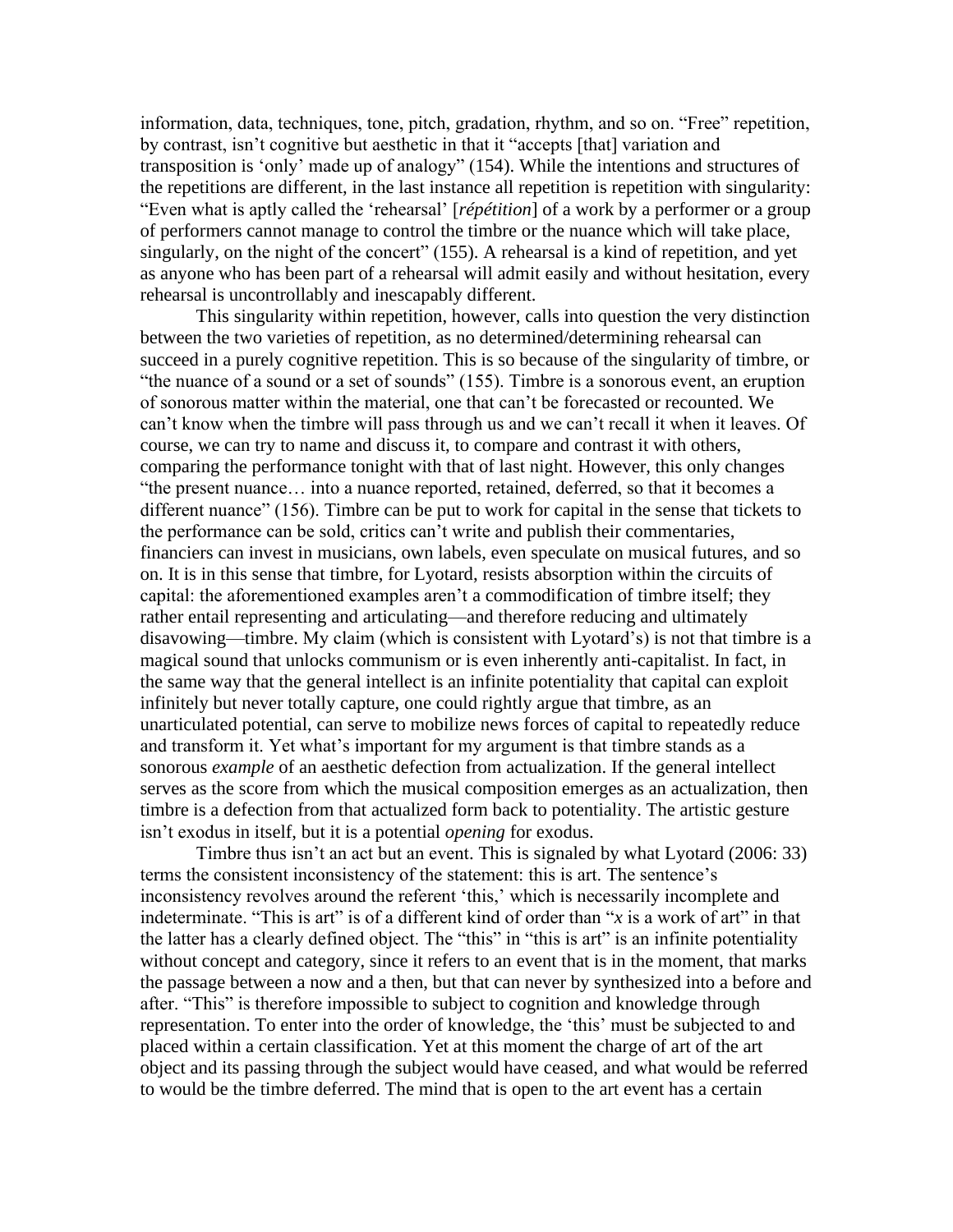temporality that "is remarkable for its discontinuity and discreteness. It is a sort of spasm in which what has been done does not govern what is yet to be done" (345). The poetic mind through which the art charge passes is a mind suspended, a disordered mind that Lyotard calls "passibility: a disseizure" (346). The disseized mind is one deprived of interest, cognition, preference, taste, and the ability to synthesize, or to place anything into a temporal order. Along these lines, the "this" in "this is art," the artistic gesture of space-time-matter, can provide an opening for the subjective defection necessary for exodus. The artwork evidences both a particular expression of the general intellect and the generality of the general intellect, although it points less to the potentiality for thoughts and more to the potentiality of feelings and affects.

#### **Aesthetic routes to subjective defection**

The disseizure of the artistic gesture means that the fugitivity associated with nuance cuts all ways: timbre comes and goes, but so too does the subject. We can't name the nuance because, at the moment of its passing through, the subject is in a state of suspension: "If there is no subject to refer to itself, i.e. to its power of synthesis, the sensory forms and conceptual operators, so as to refer to *this* nuance, the reason is that sonorous matter which *is* this nuance is there only to the extent that then and there, the subject is not there" (Lyotard 1991: 157). And here we arrive at another side of the paradox of art: The "gesture" that is art isn't the product of an agent, is "not the doing, or not *simply* the doing, of a conscious subject, namely, the composer" (Lyotard 1997: 218, emphasis added). Timbre isn't a vector of subjectification, emanating from and to a subject, but a vector of desubjectification:

It is necessary to repeat: the act is not performed by the composer—it expresses no subjectivity… Because the 'presence' of the act in the presentation of the form leads to the unraveling of the syntheses on which subjectivity is constructed. Its time, its space, the materiality of the sensations that affect it are suspended. The 'presence' is not itself sensed since it does not satisfy the conditions of place, of time and of sensorium which are those of subjective sensibility. (Lyotard 2009: 41)

That the sonic gesture of timbre isn't an expression means that the subject doesn't will it, but that it's a presence means that it isn't a metaphysical power. To give this clarity and a materialist basis, we could say that the gesture signals the presence of the general intellect and establishes a link between it and the subject through desubjectification.

Even as the subject doesn't produce timbre and can't receive it in an ordered fashion, it is at the same time the subject that tries to let timbre appear through forms and that tries to listen for it, to wait for it. That timbre can't be forecast, then, doesn't mean that we can't anticipate it. As an event, timbre "strikes the ear," which is "prepared for being unprepared, like an event. Not because it emerges unexpectedly, since on the contrary it will have been awaited and violently wished for" (Lyotard 1997: 218-219). One attends to art precisely in hopes of such a charge. This attending entails a kind of waiting for the unexpected, a training for what can't be trained for. Yet the subject tries to prepare for disseizure and passibility "in expectation of their end result. Something is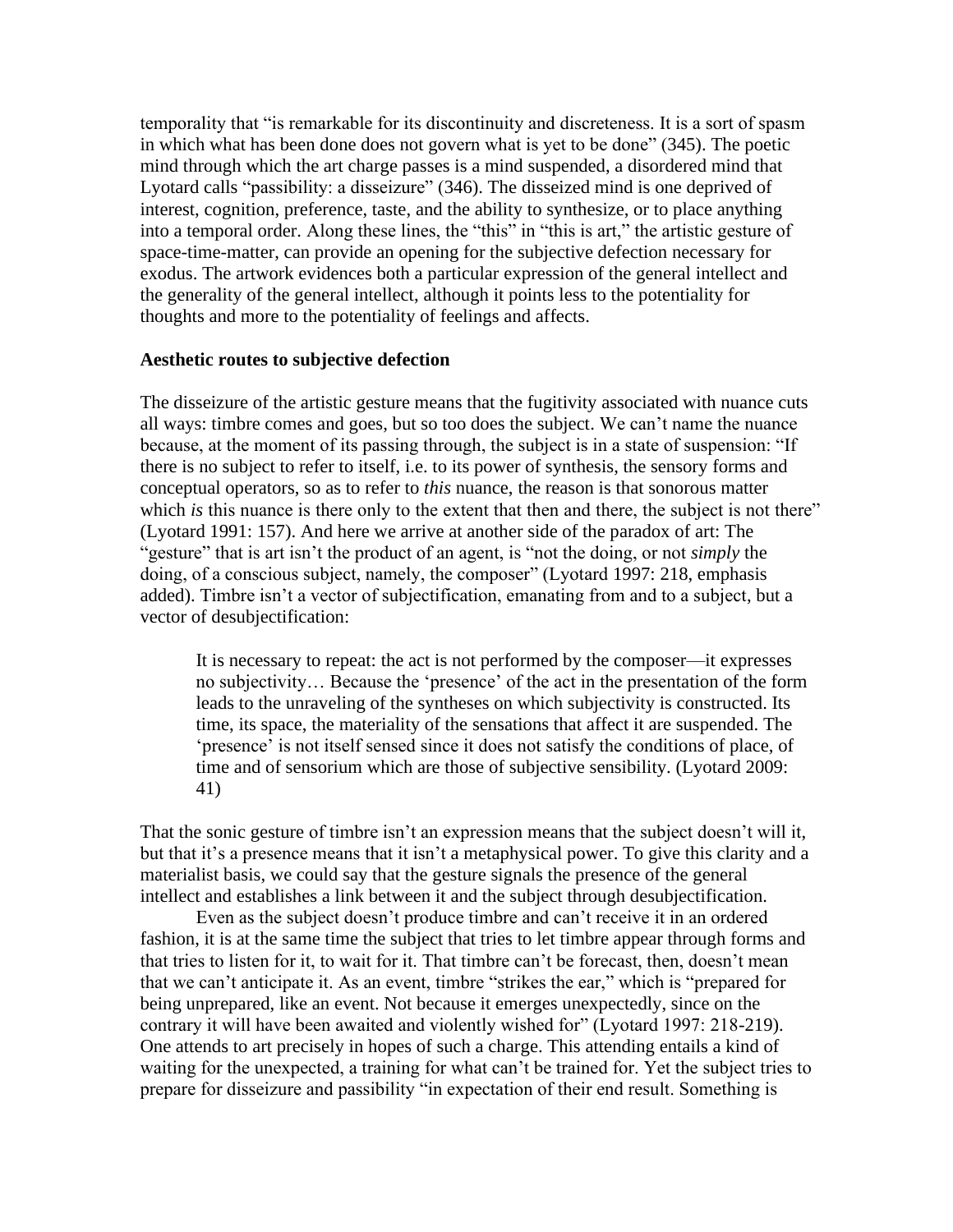wished for in this expectation" (Lyotard 2006: 346). What waits for the charge of timbre isn't a sovereign and completed individual but a subject in the ongoing dynamic of individuation between the generic and particular. The artistic gesture is possible because beings are open to affectation, because they are passible.

On the side of production, the artist prepares, repeats, rehearses not for the determined/determining content, but for the timbre that emerges from there. It's a profession of trying to make appear that which you can't make appear. While this all might seem philosophically suspect or hazy, as Matthew Mendez writes, it's actually "eminently pragmatic, geared to working within the inescapable confines of representation" (2013: 178). To show this pragmatism, he contrasts Lyotard and John Cage's philosophy of music. While Cage wants to hear "sounds in themselves" Lyotard wants "to delay the comprehension and exchange of unplanned singularities, to preserve the event's precarious instantaneousness" (174). Cage, in other words, falls prey to the transcendence of sound and music and the possibility of its pure presentation and immediacy that could be subject to "total perceptual indifference" (177). It is for this reason that timbre *suspends* rather than *obliterates* the subject. Pierre Boulez's method of musical production resonated much more with Lyotard's thinking. He writes that Boulez takes the opposite approach from Cage: "we must over-articulate all the elements of musical language in order to extract from it its inaudible sound matter" (2009: 42). Although both Boulez and Cage shared the same intention—"to liberate this [sonorous] matter from its conventional formal envelope"—Boulez rejected Cage's spontaneity in favor "sonorous paradoxes" (42). This paradox is that the inaudible can only come through the audible, the invisible through the visible, the art through the artwork. Artistic labor is the labor of making appear that which *one* can't *make* appear.

If Virno generalizes art by moving from the performance artist to the speaker, Lyotard does the same by moving from speaking to the sonorous gesture. Lyotard's "Music, Mutic" is an appropriation of Pascal Quingard's writings on language, an appropriation made possible because both language and music are matters of sonority. Lyotard draws three lessons from Quingard, all of which center on the breath exhaled during speech. This is a *mute breath* that is "beneath the audible but never covered over by it, this breath does not speak, it moans, it mutters" (1997: 224). As such, the mute breath still makes a sound, but an empty inarticulable sound. Further, the mute breath is the inaudible sound of dread and is "mutic, henceforth, inasmuch as it is not address and remains unaware of the other and the self" (225). The mute breath is a dreadful common shared by all beings, human and otherwise: "it inhabits their commerce but as a fraud. It disavows persons, pronouns and nouns, questions and answers, responsibilities. It prohibits us from 'the belief in our originality'" (225). The gesture of music—and indeed of all art for Lyotard—impossibly strives to make the mute breath audible. "Aesthetics," he says, "is phobic, it *arises* from anesthesia, belonging to it, recovering from it. You sing *for* not hearing, you paint *for* not seeing, you dance *for* being paralyzed" (232). As mute breath enables the act of speech it also accompanies the content as its enunciated. It remains an unarticulated timbre within each actualization of speech that connects the individuated subject to the common of all possible individuations. We can interpret this linking of the artistic gesture with the generic faculty of speaking as a dramatic demonstration of the regularity of the incessant cycle between desubjectification and individuation.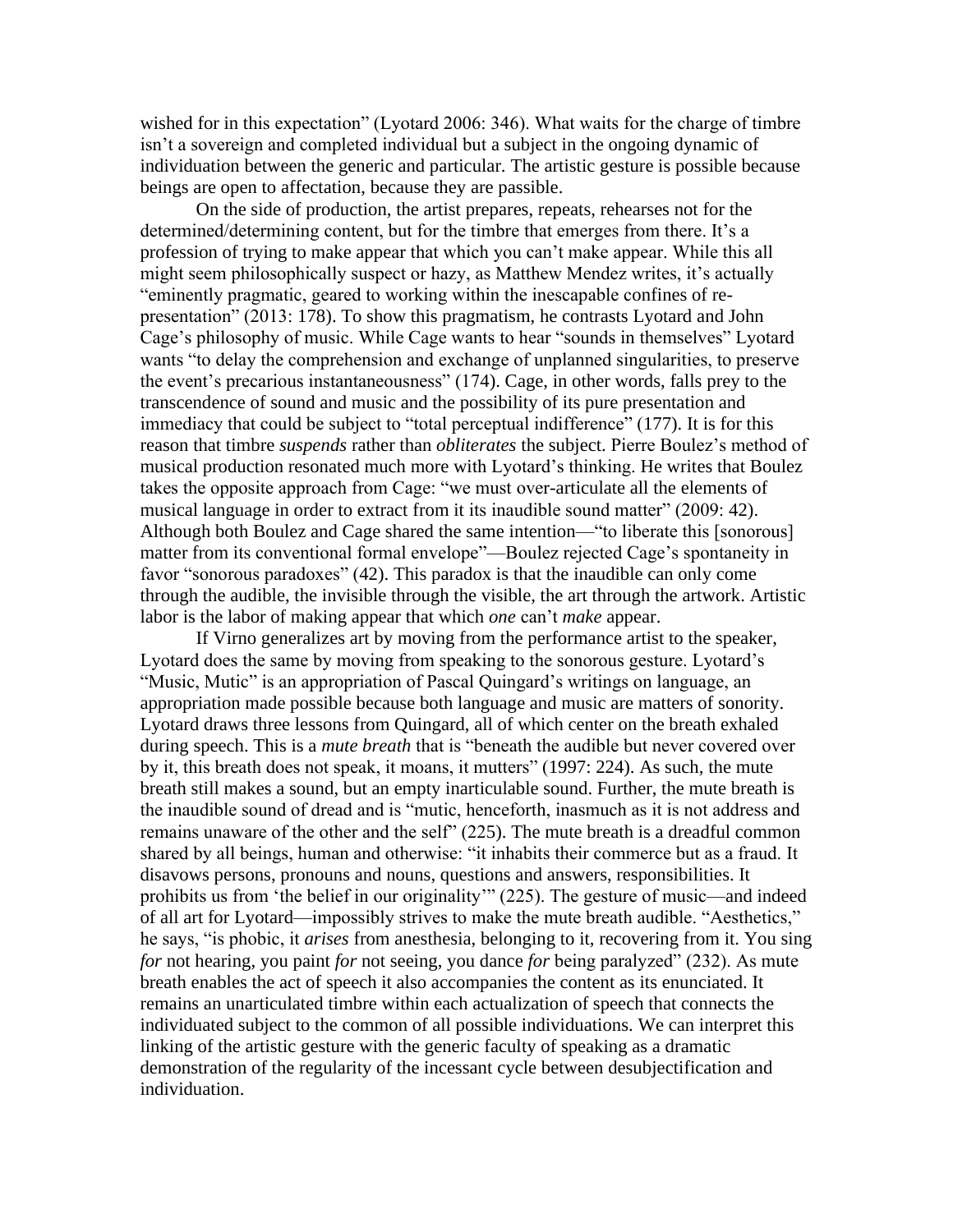Aesthetic production and engagement entail a concerted and active effort of defection from the individual-form given by capital and the state. Both are reversals of the processes of individuation, not as defiance against the individual in the name of the generic or common, but as decompositions and suspensions that reveal and accentuate the *individuation* of the individual. The individual can't will desubjectification into being, which isn't to say the individual can't prepare for it. Virno ends an essay on exodus by appropriating an unexpected notion from Hannah Arendt that can help make this paradox a bit more legible: the miracle. For Arendt, action is miraculous because it initiates an unanticipated and ineffable beginning in a way that can't be forecasted. The miraculous character of exodus isn't something totally enigmatic, however, because it occurs in the domain of the general intellect. The miracle of exodus, he says, is "*awaited but unexpected*… or the exhibition of a necessary incompleteness" (1996b: 209). Timbre, as an artistic gesture in the sonic artwork, is miraculous in the same way: it can't be predicted or willed by the composer, artist, or listener, and in signaling to the beyond of sound it enacts the unavoidable gap in being, the passageways between the individual and the general intellect; but those gathered around music never stop awaiting its arrival.

## **The childish general intellect**

At this point, I'd like to offer one final formulation that brings Virno and Lyotard together on a project of exodus. It begins and ends with the child, a figure to which both philosophers want us to go. If post-Fordism is the coincidence of the mode of production with the generic capacity for communication, then it makes sense to go to childhood, which Virno defines as a period in which one learns language. He conceptualizes human development as "the progressive passage from the mute sensible life to articulate discourse" (2005b: 11). Through the acquisition of language, the child is separated from their surroundings through individuation; hence the significance of "I speak." By learning language, we encounter the disjuncture between the world and ourselves because we discover that we can change the world and that the world can change us. For these reasons, Virno links "our amorphous potentiality" to "the persistence of infantile traits" (Virno 2015: 204). The linguistic faculty, the score of the general intellect, and the individuated individual can never be exhausted by the speech act.

As a recursive state, childhood in post-Fordism is the return to potentiality in order to actualize differently. "Childhood," he says, "lives on in the hypothetical language in which possibilities other than the present state of things come to surface" (Virno 2005b: 12). With the instability of post-Fordism, its precarity and ever-changing contours, we are what the sociologists despair us as: "eternal students" (12). We're always learning again and again, but within the contours of the capitalist state. Virno, then, takes it one step further: we are—or we should become—"*eternal children*" (12). As children, we become open to the world beyond its current configuration, and we're capable of—or more accurately, species bound—to learn again and again, differently each time.

Childhood is also a state of openness and indeterminacy for Lyotard. In fact, the subject that awaits the timbre of music and the mute breath of speech, is the infant. The waiting and the wishing comes from a desubjectified subject. What this means is simply that the "one" who waits for timbre is an inhuman child, an infant open beyond the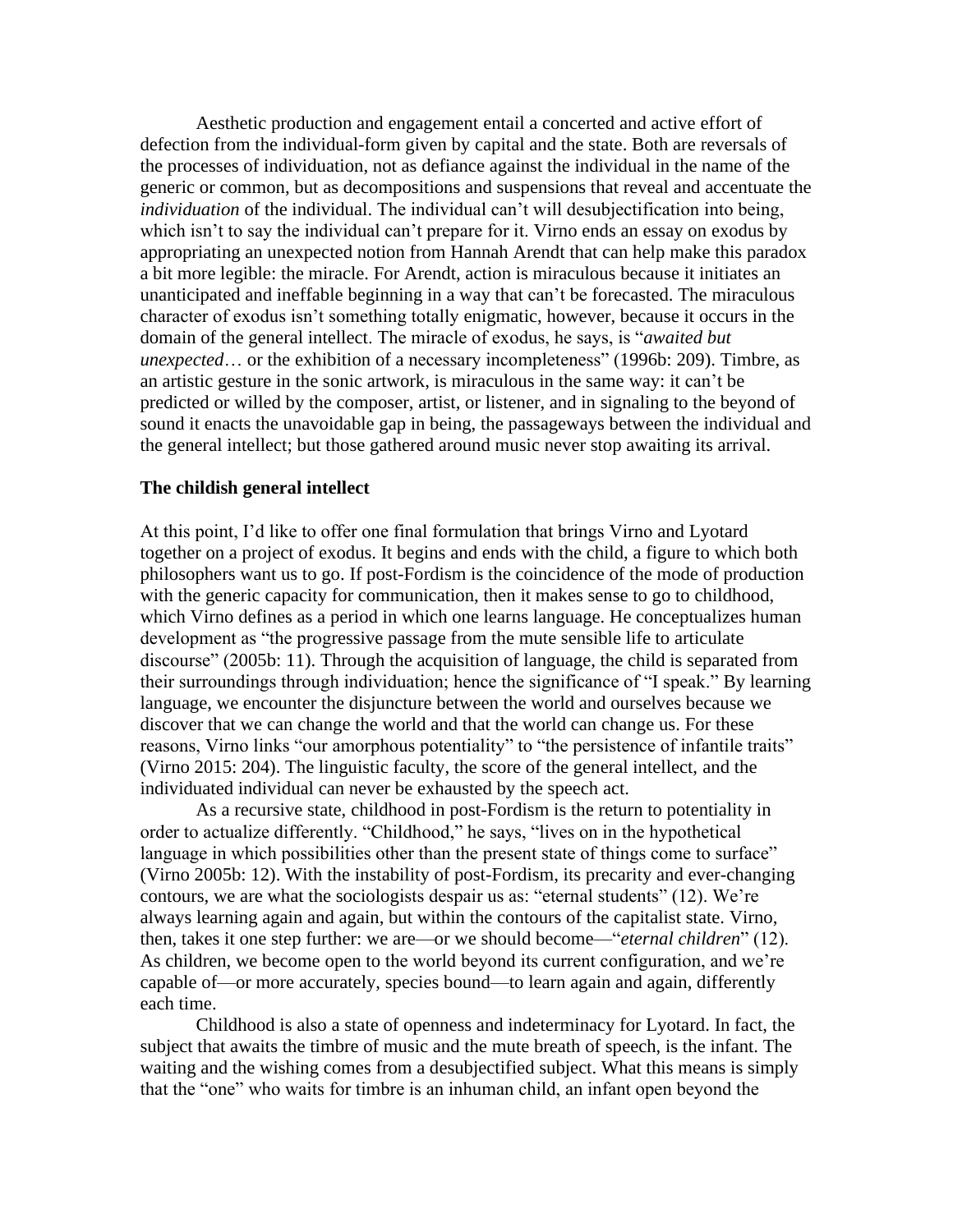ordered regimes of cognition, preference, and taste. The infant is the subject seized by the phrase-affect, a necessarily unarticulated phrase that's incapable of the articulation that discourse demands. As a phrase-affect, timbre can't be linked with other rules within any discursive genre, as "it appears on the contrary only to be able to suspend or interrupt the linkages, whatever they are" (Lyotard 2001: 235). There aren't levels of articulation with the phrase-affect nor, as we have seen, are there receivers and referents. Childhood is thus divorced from any developmental narratives. The phrase-affect of timbre happens *now*, is freed of diachrony, in that the *now* of the phrase-affect doesn't take place *between* a past and future and isn't "framed by the *already gone* and the *not yet* of the temporalising consciousness… It appears and disappears as a whole instant… it is ageless" (237). Yet the phrase-affect nonetheless appears *within* a phrase universe. The infant is ageless and appears within the human adult when the adult returns to the generic common. Yet he also troubles the Virno's anthropocentric take on the general intellect, or his focus on living labor rather than all beings: "affection is what animals do… Animality is pathic. To be affectable is to be passible" (1997: 227). This opens the indeterminacy of the general intellect beyond what we know as the human, and it is why Lyotard links the inhuman with the infant. As such, the general intellect isn't only "the faculty of language, the disposition to learn, memory, the capacity to abstract and relate, and the inclination towards self-reflexivity" (Virno 2007: 6); it's also the potential to be affected, which is crucial to desubjectification.

We can see childhood as an aesthetic education in that the child accesses and performs the indeterminate score of the general intellect in a state of pure potentiality. When the child mimicks speech, repeats phrases, and so on, they articulate words without determined ends. Exodus is, then, a project of reclaiming childhood from capital and the state. Under post-Fordism, the formless child is inaugurated into the adult form of laborpower for capital and into the representatable citizen for the state. It mobilizes the persistence of childhood to reform the adult again and again to correspond to transformations in the capitalist landscape and reconfigurations of the state. The child is a perpetual learner driven by the demand to actualize. Yet through its mobilization of childhood, post-Fordism ultimately reduces the child by making the child into a *not-yetadult*. Exodus reclaims childhood for itself. The generic potentiality of childhood is protected by the soviets, which exist as spaces to maintain its fluid and dynamic state, as institutions that facilitate the existence of *eternal children*, indeterminate beings that are open to different human and inhuman individuations and disindividuations. Exodus subverts the dominant ideology of individuality by posing childhood as a project that connects the individual back to the general intellect in its *potentiality* rather than its potential actualizations. The absolute performative and the artistic gesture serve as potential lines of departure to exodus, lines that necessarily begin in post-Fordism but need not end there, if we can defend the potentiality of the general intellect from capital and the state.

#### **References**

Backer, David I., and Lewis, Tyson E. 2015. The Studious University: A Marxist-Psychoanalytic Groundwork. *Cultural Politics* 11 (3): 329-345.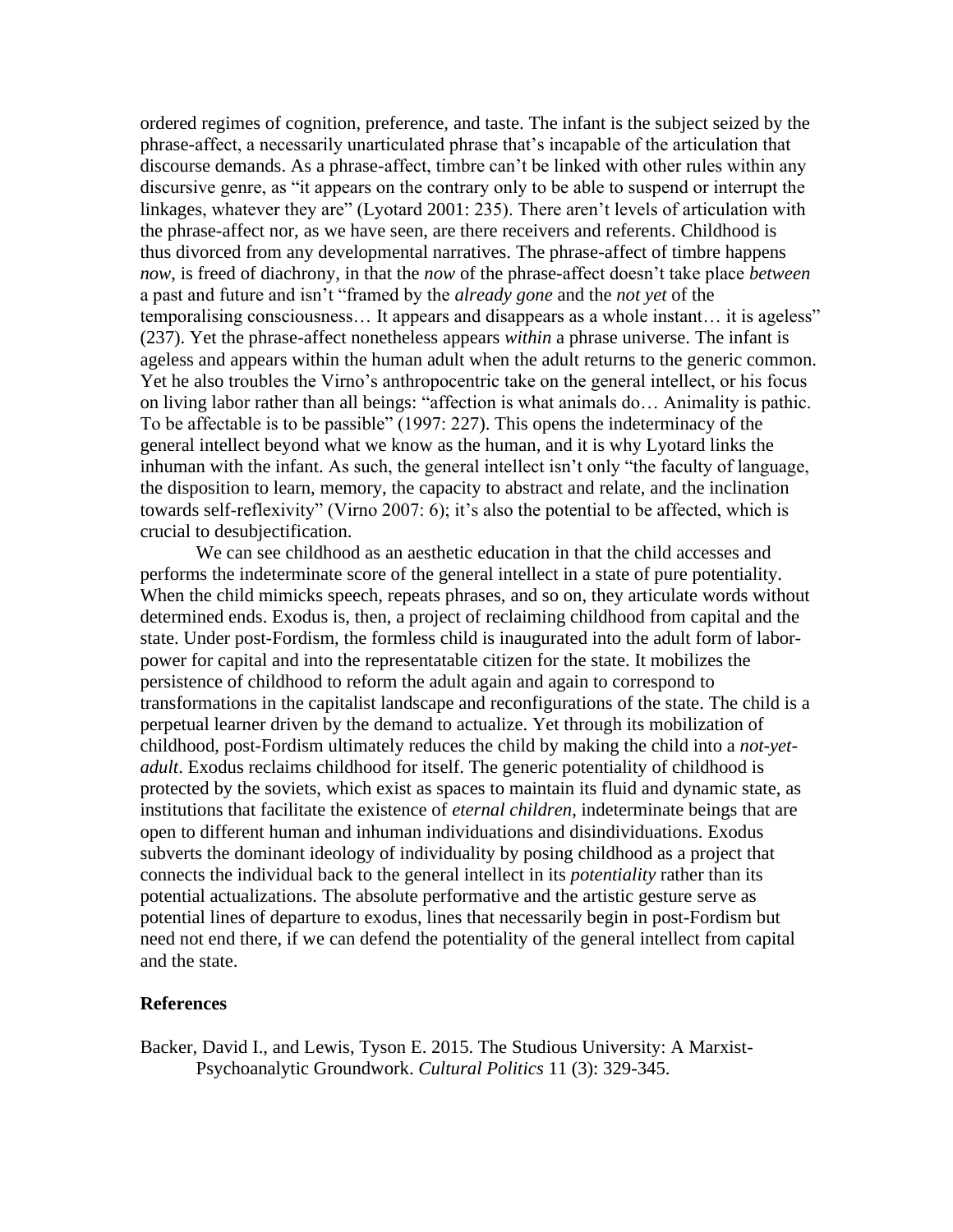- Ford, Derek R. 2013. Butler Goes to Work: A Political Economy of the Subject. *borderlands e-journal* 12 (1): 1-19.
- Ford, Derek R. 2018. Queer Communist Study: The Sinthomostudier against the Capital-Debt-Learning Regime. *Journal of Curriculum and Pedagogy* 15 (1): 8-23.
- Lewis, Tyson E. 20130. *On Study: Giorgio Agamben and Educational Potentiality*. New York: Routledge.
- Lyotard, Jean- François. 1991. *The Inhuman*. Translated by Geoffrey Bennington and Rachel Bowlby. Stanford: Stanford University Press.
- Lyotard, Jean- François. 1997. *Postmodern Fables*. Translated by Georges Van Den Abbeele. Minneapolis: University of Minnesota Press.
- Lyotard, Jean- François. 2001. The Phrase-Affect (From a Supplement to the Differend). *Journal of the British Society for Phenomenology* 32 (3): 234-241..
- Lyotard, Jean- François. 2006. On what is 'Art.' Translated by Robert Harvey. In *The Lyotard Reader and Guide*, edited by Keith Crome and James Williams, 339-350. New York: Columbia University Press.
- Lyotard, Jean- François. 2009. Music and Postmodernity. Translated by David Bennett. *New Formations* 66 (Spring): 37-45.
- Marx, Karl. 1993. *Grundrisse: Foundations of the Critique of Political Economy (Rough Draft)*. Translated by Martin Nicolaus. New York: Penguin Books.
- Mendez, Matthew. 2013. "…A Power of Sonorous Paradoxes…": Passivity, Singularity, and Indifference in Jean-François Lyotard's Readings of John cage. *Cultural Politics* 9 (2): 170-187.
- Smith, Tony. 2013. The 'General Intellect' in the *Grundrisse* and Beyond. *Historical Materialism* 21 (4): 235-255.
- Virno, Paolo. 1996a. The Ambivalence of Disenchantment. Translated by Michael Turits In *Radical Thought in Italy: A Potential Politics*, edited by Paolo Virno and Michael Hardt, 13-34. Minneapolis: University of Minnesota Press.
- Virno, Paolo. 1996b. Virtuosity and Revolution: The Political Theory of Exodus. Translated by Ed Emory. In *Radical Thought in Italy: A Potential Politics*, edited by Paolo Virno and Michael Hardt, 189-210. Minneapolis: University of Minnesota Press.
- Virno, Paolo. (2004) *A Grammar of the Multitude: For an Analysis of Contemporary Forms of Life*. Translated by Isabelle Bertoletti, James Cascaito, and Andrea Casson. Los Angeles: Semiotext(e).
- Virno, Paolo. 2005a. About Exodus. Translated by Alessia Ricciardi. *Grey Room* 21 (fall): 17-20.
- Virno, Paolo. 2005b. Childhood and Critical Thought. Translated by Alessia Ricciardi. *Grey Room* 21 (fall): 7-12.

Virno, Paolo. (2007) General Intellect. Translated by Arianna Bové. *Historical Materialism* 15 (3): 3-8.

Virno, Paolo. 2015. *When the Word Becomes Flesh: Language and Human Nature*. Translated by Giuseppina Mecchia. South Pasadena: Semiotext(e).